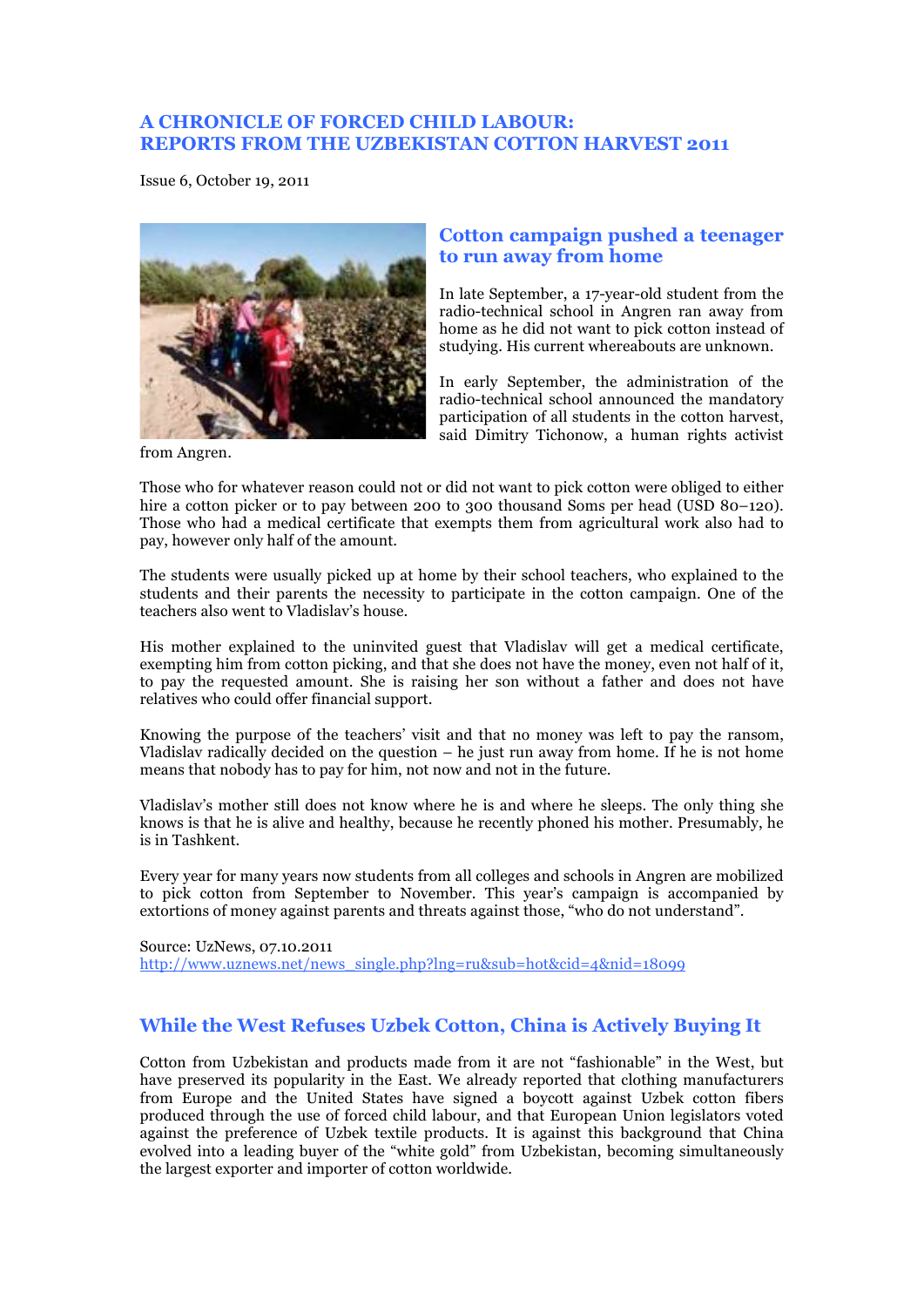A correspondent of the Uzbekistan National News Agency (UzA) talked with the extraordinary and plenipotentiary Ambassador of the People`s Republic of China to Uzbekistan, Zhang Xiao. The representative of Beijing sung praises on the Uzbek partnership.

"Uzbekistan became famous throughout the world for its high-quality and relatively inexpensive cotton fibers," said Zhang Xiao. "Uzbek cotton attracts the attention of experts from foreign countries on account of its high yield and quality. This is confirmed by the fact that Uzbekistan is the world`s sixth largest producer and third largest exporter of cotton. Almost anywhere in the world one might see stitched clothing made from Uzbek cotton and other types of products."

We also remind that the 7<sup>th</sup> International Uzbek Cotton and Textile Fair opened in Tashkent on October 12th. According to the Chinese ambassador in Uzbekistan, during previous fairs around twenty Chinese trading companies and yarn manufacturing enterprises entered into contracts with Uzbek partners for the purchase of cotton. "In 2009-2010, China imported 250 000 tons of cotton fibers from Uzbekistan, while it already bought 94 000 tons of Uzbek cotton during the first 8 months in 2011," said the Chinese diplomat.

Source: Fergana, 10.10.2011

http://www.fergananews.com/news.php?id=17422&mode=snews

# **13 year old Bahodir - a victim of a car accident on his way back from the cotton field.**

A 7th grader from Chiroqchi District, Bahodir Pardaev, remains unconscious after a car accident which occurred on his way back from the cotton harvest 13 days ago.

Bahodir was struck by a car on September  $24<sup>th</sup>$  while returning from cotton picking. According to reports given to Radio Liberty by Bahodir 's father, Adham Pardaev, his son has been unconscious for the last 13 days.

«His teachers took him to the cotton field. They took him illegally, only on the basis of the command of the school principal and representatives from a local mayor's office. The school principal gave the order and took the boys to the field in his own car. He made them pick cotton and let them go at noon. On a central road a car of the brand Matiz, struck the kids from behind. Only my son was struck and injured. They took him to the hospital. This accident happened on the 24th of September since then my son remains unconscious. Doctors say he has a hematoma. He has been in a critical condition for already 13 days and without any changes. He is in a coma», says Ahmad Pardaev.

During the conversation with Radio Liberty the school principal Guzal Mustafaeva affirmed that Bahodir had an accident on his way back from the cotton field. However, the school principal is of the opinion that Bahodir became the victim of an accidental coincidence. According to her, school children were taken to the field for one day only for freely assistance (hasher).

«This is an accidental coincidence. Nobody wanted it to be this way. In the meetings we, "teachers and students were asked for voluntary help"; thus, we took children to the field as volunteers. It was supposed to be one day of volunteering during the weekend to help cotton pickers. Nobody forced any of the children to go to the field. Indeed, cotton is our national wealth, isn't it?» - says a school principal Guzal Mustafaeva.

The rights activist Gulshan Koraeva who is investigating the case, considers 13 year old Bahodir has fallen victim to the government's cotton policy.

Together with the parents of Bahodir, I have been in the hospital room #9. Bahodir's conditions are critical, he remains in a coma. Why should our children become victims of the cotton policy and become handicapped forever? Why are children sent to the cotton field?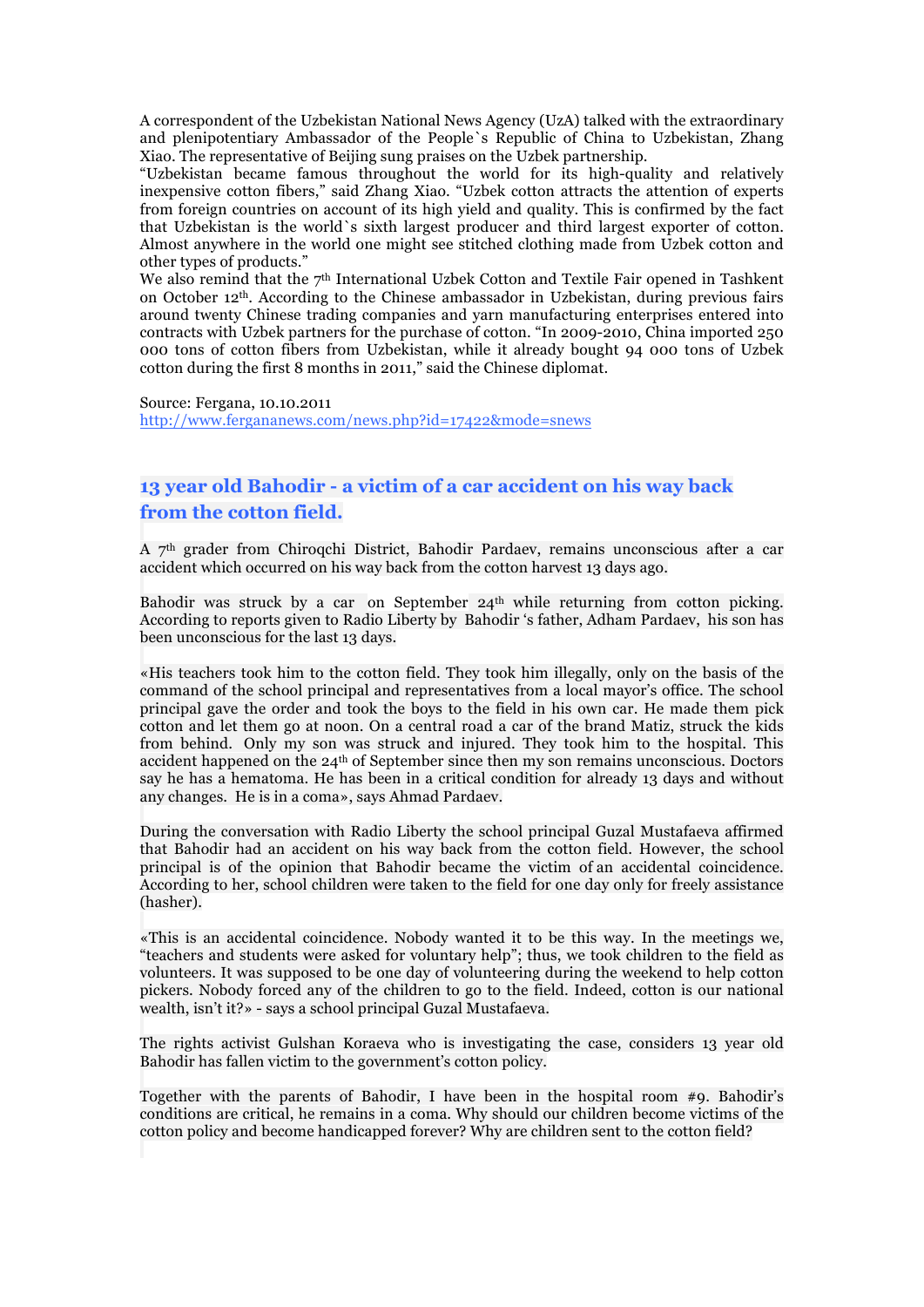«They shouldn't be sent to the field at all. I have been conducting an investigation which reveals that children older than  $5<sup>th</sup>$  graders, and in some districts older than  $7<sup>th</sup>$  graders are sent to the field», - says Gulshan Koraeva.

Source: Ozodlik, 10.11.2011 http://www.ozodlik.org/content/article/24354846.html

# **Andijan cotton thieves were judged in mobile court.**

It has been reported that two residents of Izboskan were arrested while attempting to sell cotton to Kyrgyzstan.

According to information obtained from the Criminal Court of Izboskan, 30-year old Hurshidbek Abdujalolov sold cotton picked by himself to his co-villager Malika Ahmedova.

She, in her turn, was arrested by front-guards while attempting to sell cotton to customers from Kirghizstan.

«The case was reviewed on the 3rd of October. Malika Ahmedova was penalized with a fine in the amount of 10 minimal state salaries while Hurshidbek Abdujalolov only with the fine of 5 minimal state salaries», - said one of the workers in the Criminal Court of Izboskan in a talk with Radio Liberty.

.According to the information obtained from a local supervisor of the area, two residents which were arrested by front guardians have been judged in front of all villagers in mobile court. The local supervisor stated that the case was about 60 kg of cotton.

«This lady Malika obtained 13- 14 kg of cotton from this young man. Then, she got some more cotton from another minor. Thus, she was arrested while attempting to smuggle cotton»,- said one of the local supervisors in a private talk with Radio Liberty.

Yoqubjon Bustonov, a farmer who had grown that 60 kg of cotton said that he was not at the cotton field when the incident occurred.

While requesting his talk with Radio Liberty not to be recorded and the incident not to become chit-chat, he stated that during a mobile court two arrested residents expressed their apologies and regrets in front of their co-villagers explaining the reason of crime to be a need and ignorance.

According to the observations of the population residing in the area of Andijan Region bordering with Kyrgyzstan the reason for attempted crime is that in Uzbekistan a kilo of picked cotton costs 150 sums while in Kyrgyzstan it is paid 500 sums per kilo of picked cotton.

Source: Ozodlik, 10.10.2011 http://www.ozodlik.org/content/article/24355160.html

# **School-Children Forced to Pick Cotton in Andijan Region; Potemkin Fields for President.**

Authorities have begun to mobilize school-children in Andijan province for the cotton harvest, the Uzbek-German Forum for Human Rights reports.

Starting October 6, children from Uzbekistan 's most densely populated province of Andijan were taken to pick cotton. Earlier, local administrators (the hokimiyat) had stated that this year, they would not force middle-school children to take part in the harvest.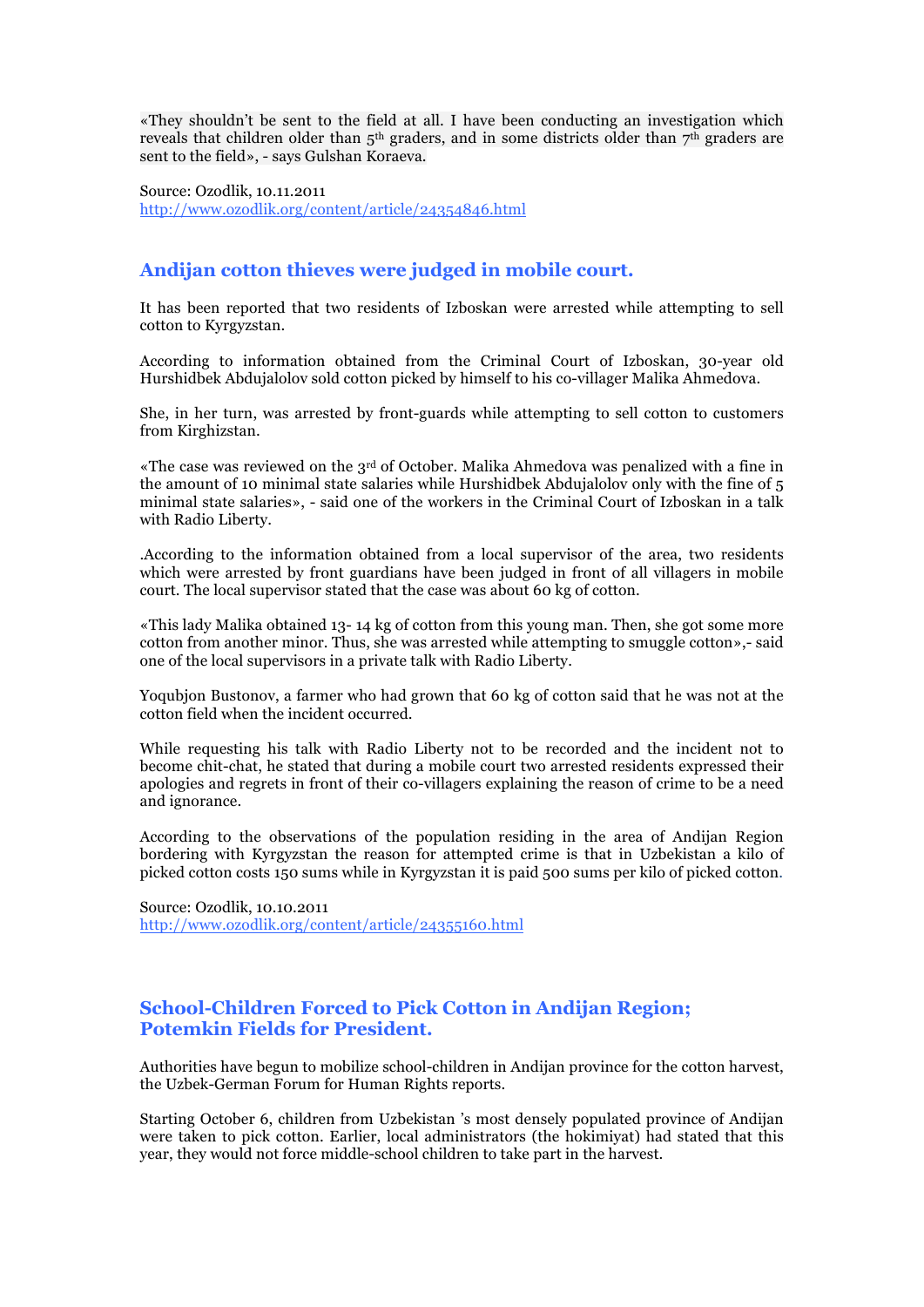But once again, the children were brought to the fields of farmers who in the past year could not manage to meet the state quota for cotton deliveries.

Children from grades 7 through 9 in the middle school (from ages 12 to 16) are now working in the fields. They are being paid 120 soums per kilogram of cotton, i.e. the equivalent of 5 cents per kilo.

Under instructions from the khokim, or local administrator, farmers who have schoolchildren working in their fields must provide them with one hot meal a day (lunch) and clean drinking water.

But not all the farmers have the capacity to build temporary housing for the cotton-pickers, or to prepare them hot food, or to put a samovar on to boil in the fields. Most of the children are bringing food from home, and are putting down old newspapers by the side of the road to sit on and have their lunch.

In the local press in Andijan, there was a notice that as of October 1st, Andijan province had submitted 71 percent of its quota to the government. There is a lot of cotton left unpicked in the fields. Adults are able to pick about 100- 120 kg per day. They are paid 150 soums per kilogram of cotton (more than 5 cents per kg).

According to the state media, President Islam Karimov visited Andijan province from September 30-October 1, and it was reported that he went to inspect the cotton fields. Special fields were prepared for his visit, which had been sprayed with defoliants not long before that and no cotton-pickers were allowed in the area. But the field was left filled with snowy-white cotton bolls to show to the leader.

According to the available information, the harvest is expected to be completed before early November, that is, local people are hoping to gather in the whole crop before the onset of rains.

Source: Cotton Campaign, 11.10.2011 http://www.cottoncampaign.org/2011/10/11/school-children-forced-to-pick-cotton-inandijan-region-potemkin-fields-for-president/

# **Anti-terrorism officers assist human rights campaigner**

Employees of the anti-terrorism department have helped Elena Urlaeva, leader of the Human Rights Alliance of Uzbekistan (PAU), to deliver a statement to the Procurator of her district on the use of child labour to harvest cotton in the regions of Uzbekistan and Karakalpakstan.

"We have to deal with the arbitrary actions of officials through legal channels, and this means taking our demand to the Procurator that people who are guilty of using children for cotton harvesting should be punished," says Urlaeva.

On 11 October, Urlaeva went to deliver the PAU 's statement in person to the duty Procurator's office for signature.

"The Procurator, without worrying at all about being seen, threw the two copies of our statement in the waste bin,'

Employee of the anti-terrorism department persuaded the receptionists in the Procurator's Office to document the receipt of PAU statement said Urlaeva.

After this less-than-enthusiastic reception, the PAU leader organised a picket near the entrance to the Procurator General's office.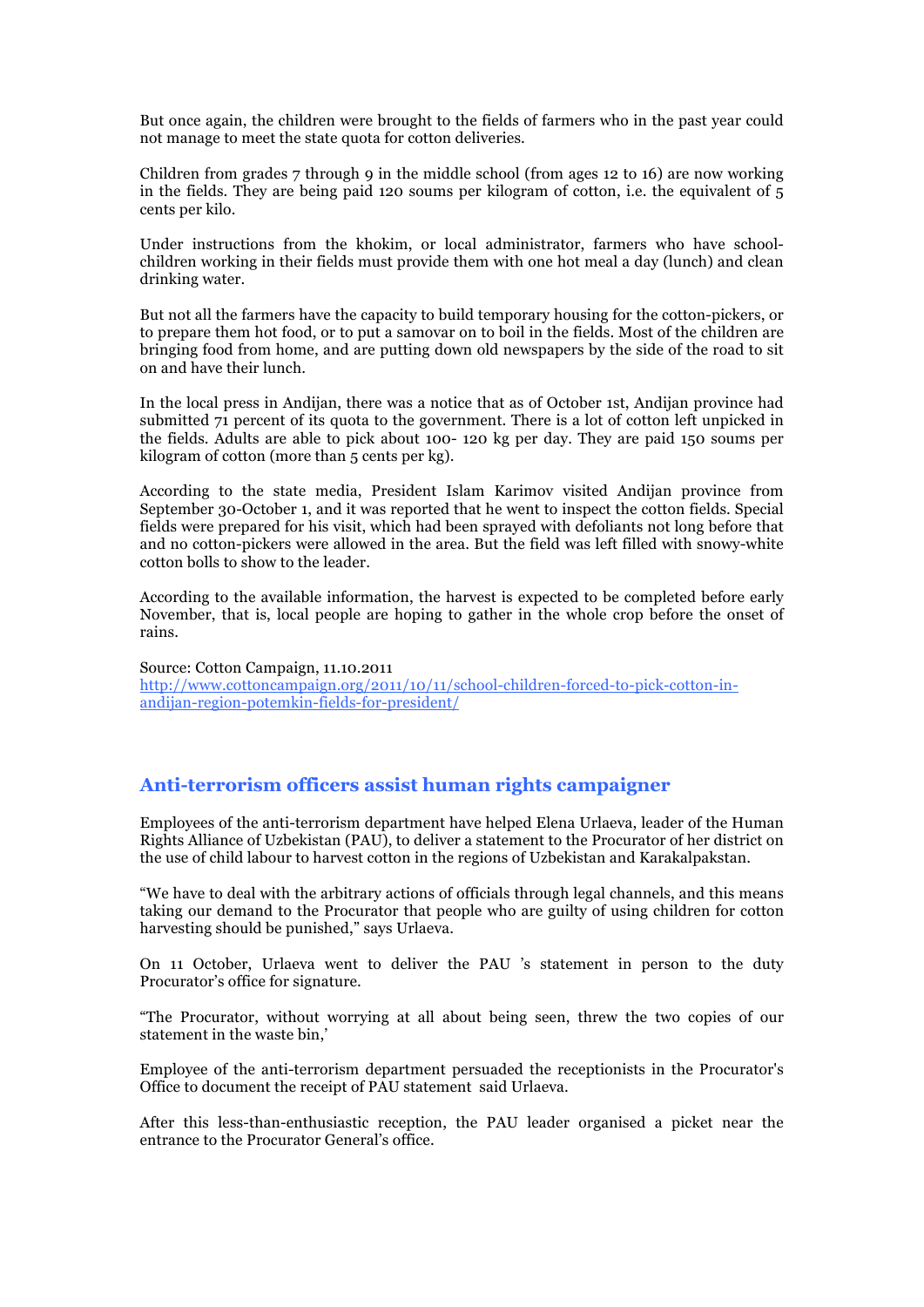Urlaeva says that employees from the anti-terrorism office of Mirzo-Ulugbek District Interior Ministry Office instantly arrived at the picket and did not, as usual, begin to load people into police cars but seemed interested in what was behind the demonstration.

When they found out about the refusal to read Urlaeva's statement, the police went to the Procurator General's building and persuaded the Procurator to take the statement out of the bin and to register the correspondence in the appropriate fashion.

"It would be great if the anti-terrorism department always helped us so effectively when we're dealing with these dismissive officials, then campaigners like us would have a little less work to do," says Urlaeva.

She believes that many officials in Uzbekistan pose as much of a threat to state security as terrorists, and that they are often obliged to perform their official tasks only with the help of the police.

Source: UzNews, 12.10.2011 http://www.uznews.net/news\_single.php?lng=en&sub=top&cid=3&nid=18124

# **Uzbekistan is preparing to sell 600 thousand tons of cotton**

#### **The cotton fair is open**

The "Uzekspomarkaz" international cotton and textile fair of Uzbekistan has opened in Tashkent. According to the fair organizers, in total 660 representatives of 330 companies of 38 countries around the world are taking part in this fair.

Every year Uzbekistan grows around 3, 5 million tons of cotton and produces more than 1 million cotton fibres. Last year more than 600 thousand tons of cotton fibre was sold abroad and around 400 thousand tons of fibre was kept for internal usage.

According to the Uzbek Information Agency (UzA), last year Uzbekistan exported cotton in the amount of 500 mln dollars.

According to a staff member of the company "Uzinterimpeks", who is taking parting in this fair, Uzbekistan is preparing to sell around the same amount of cotton abroad this year as well.

The three largest companies in Uzbekistan which work with cotton export- "Uzmarkazimpeks", Uzinterimpeks" and "Uzprommashimpeks" reserve the rights to sell Uzbek cotton to foreign companies.

The main clients of Uzbek cotton are companies, which are owned by Russia, China, Bangladesh, Iran, India, Pakistan, South Korea and the United Arab Emirates.

About 40 percent of Uzbek cotton is exported to Russia.

UzA reports that, 80 percent of the imported cotton by Bangladesh is bought from Uzbekistan. Last year Bangladesh bought 2,5 thousand tons of cotton from Uzbekistan. And this year the country has planned to sign a contract to buy 5 thousand tons of cotton fibre from Uzbekistan.

On the 18th of September more than 60 world leading clothing companies announced boycott to Uzbek cotton in relation with forced child labour in cotton production. However, the boycott could not stop Uzbekistan from holding this cotton fair in Tashkent.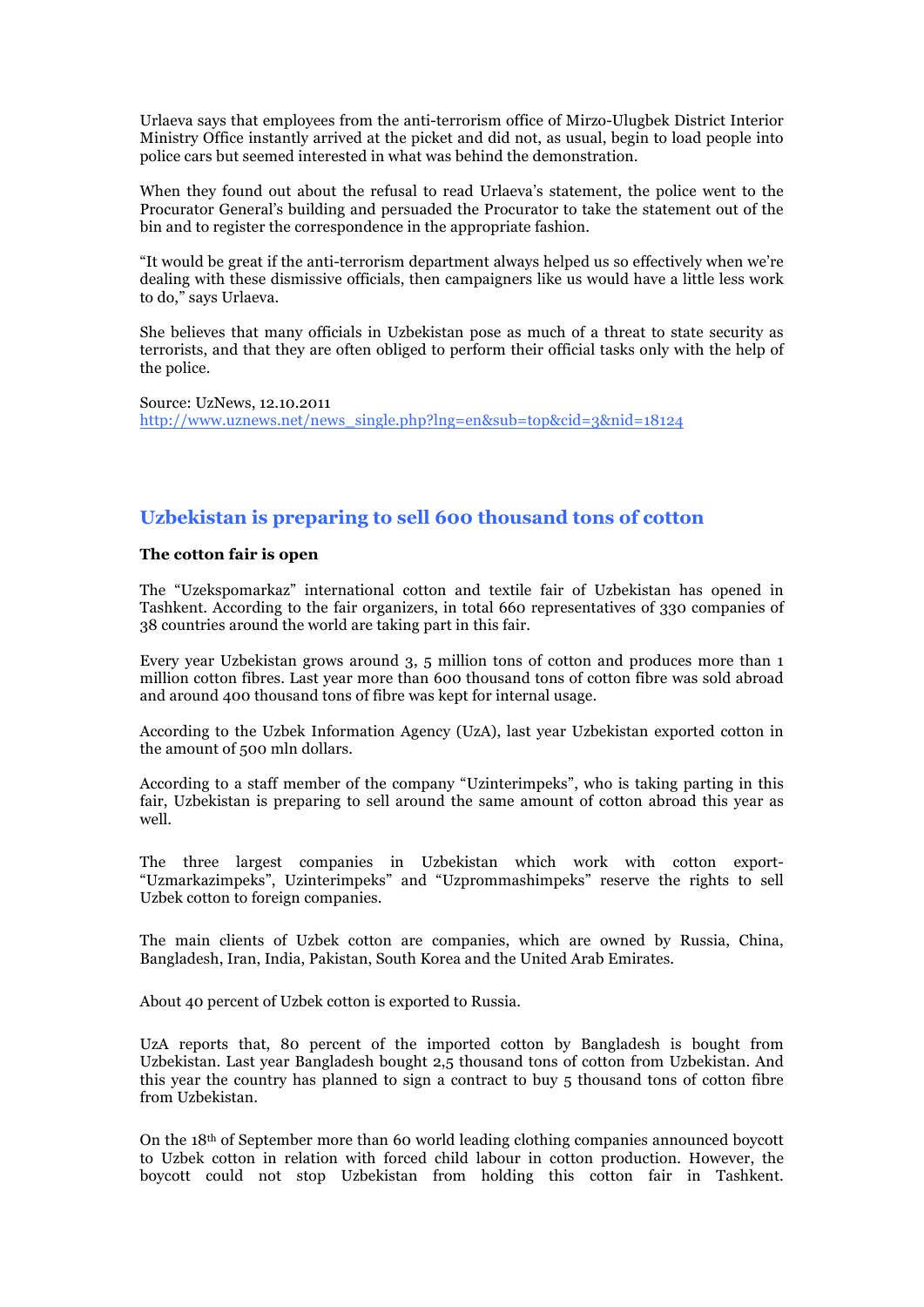According to a staff member of the company "Uzinterimpeks" who did not want to introduce himself, mainly the same clients from Asian countries came to the Uzbek cotton fair this year as well.

Mihail a staff member of the Russian company "Rosko" says that he has absolutely no information about the use of child labour in cotton production in Uzbekistan and that for that reason it has been boycotted by the west.

Elena Urlaeva the head of the Alliance of Human Rights defenders of Uzbekistan who is conducting monitoring on use of child labour in harvesting cotton crop in Uzbekistan says that:

- The businessmen are not interested whose labour is being used in the cotton harvest. They are mainly interested in the quality of cotton and how much it costs for them. I am just so surprised why organizations which work with child's rights are keeping silence. UNICEF in Uzbekistan is absolutely silent on this topic. They have not spoken out against the use of child labour in harvesting cotton in Uzbekistan so far. Ombudsman of Uzbekistan and other such organizations have not commented on child labour either,- says Elena Urlaeva.

Source: Ozodlik, 12.10.2011 http://www.ozodlik.org/content/article/24357653.html

# **European Cotton Decision Unlikely to Change Uzbek Policies**

A decision by European Parliament's foreign affairs committee to block trade concessions for Uzbek cotton is likely to prompt Tashkent to redirect exports of the commodity to other markets, experts say.

On October  $4<sup>th</sup>$ , the committee voted against including cotton purchases from Uzbekistan in the Partnership and Cooperation Agreement the EU signed with the country in 1999. It cited the continuing use of child labour in cotton cultivation.

The decision means Uzbek cotton imports to the EU will not benefit from reduced tariffs.

Uzbekistan is the world's fifth-largest cotton producer and third-largest exporter.

Pressure on Tashkent to curb child labour culminated in 2008 with a boycott imposed by four major western clothing and retail associations, which were joined by big chains like Tesco, Marks & Spencer and Gap.

Although formally banned by Uzbek national law, state-organised coercion of minors to pick the cotton crop has continued into autumn 2011. (See Child Labour Persists in Uzbek Cotton Industry on the current situation.)

In response to the boycott, Uzbekistan has shifted much of its sales from Europe to Asia and the Middle East, so that its cotton goes to China, Iran, Bangladesh, Pakistan, Turkey, South Korea and Vietnam, as well as Russia, a traditional market. China purchased more than 90,000 ton of Uzbek raw cotton in the first eight months of 2011.

Experts say Tashkent does not regard European markets as crucial, and are likely to pay little heed to the concerns raised in the European parliament.

Moscow-based expert Dmitry Verkhoturov said, "Judging by the programme to boost cotton processing within the country, Uzbekistan is already targeting markets in underdeveloped countries, to which it will sell cotton yarn and textile. In other words, semi-finished products at prices the buyers can afford."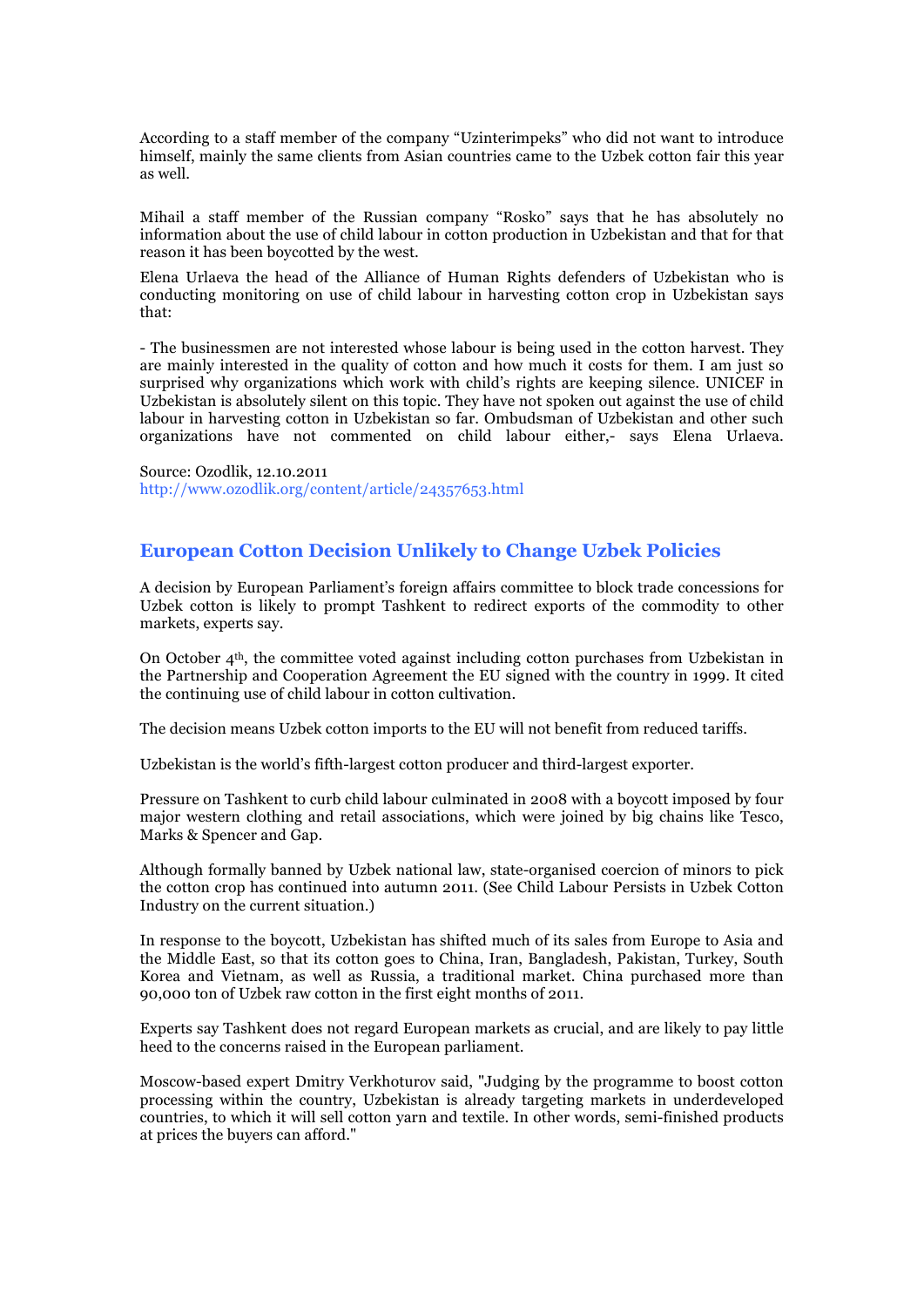Tashkent-based analyst Abdurahmon Tashanov noted that Uzbek cotton could still reach Europe as resales from Asian countries, further reducing the European Union's economic leverage.

He predicted that Uzbek cotton exports would grow and the use of child labour would continue.

Another commentator, who works to monitor Uzbekistan 's compliance with its international human rights obligations, said sanctions and other mechanisms were ineffective because the authorities were unmoveable on certain issues. He drew a comparison with the sanctions the EU imposed after Uzbek security forces shot hundreds of protesters in the town of Andijan in 2005.

"These cases have one thing in common – they have no effect at all," he said. "Remember the sanctions imposed on Tashkent – it cut itself off [by boosting ties] with Russia and China , which made sanctions ineffective. The same thing will happen with the cotton issue."

Source: IWPR, 13.10.2011 http://iwpr.net/report-news/european-cotton-decision-unlikely-change-uzbek-policies

# **Shavkat Mirziyoev wants to produce cotton fibre inside Uzbekistan as much as possible**

According to what Shavkat Mirziyoev, the prime minister says, there is a plan to develop the textile industry in the next few years and re-produce the two third of the Uzbek cotton fibre inside the country.

Mr. Mirziyoev announced this plan in International Fair of Uzbek Cotton on Textile products opened in Tashkent. Apparently, at the moment the amount of cotton fibre reproduced in Uzbekistan consists more than 30 percent of the total.

If you look at some of the information, Uzbekistan produces 1- 1.2 million tons of cotton fibre per year. And it has been said that, last year during the cotton fair, 650 thpousand tons of that amount was contracted to be sold abroad.

Bangladesh, Iran, China, South Korea, Moldova. United Arab Emirates, Pakistan, Russia, Turkey and Japan are the main clients of Uzbek cotton.

This is not the first time when the prime minister of Uzbekistan came up with such initiative. Shavkat Mirziyoev last year declared that by the 2015 the amount of reproduced cotton fibre in Uzbekistan will reach up to 70 percent.

This announcement of Uzbek government came out when the cost of the cotton in world market reached up the heights, which hasn't been seen for decades. Uzbek economy depends mainly on agriculture and farming and the main income of the budget comes from cotton trade.

According to what Jahongir Shosalimov, the Uzbek independent analyst of economy says, while the economic situation of the country is hard, budget shortcomings and financing the government expenses are quite urgent problems which have to be solved, it might be impossible to fulfil this initiative of prime minister.

At the same time, the analyst mentions the current condition of textile companies and highlights that the country does not have proper means to reproduce the planned amount of cotton fibre inside the country.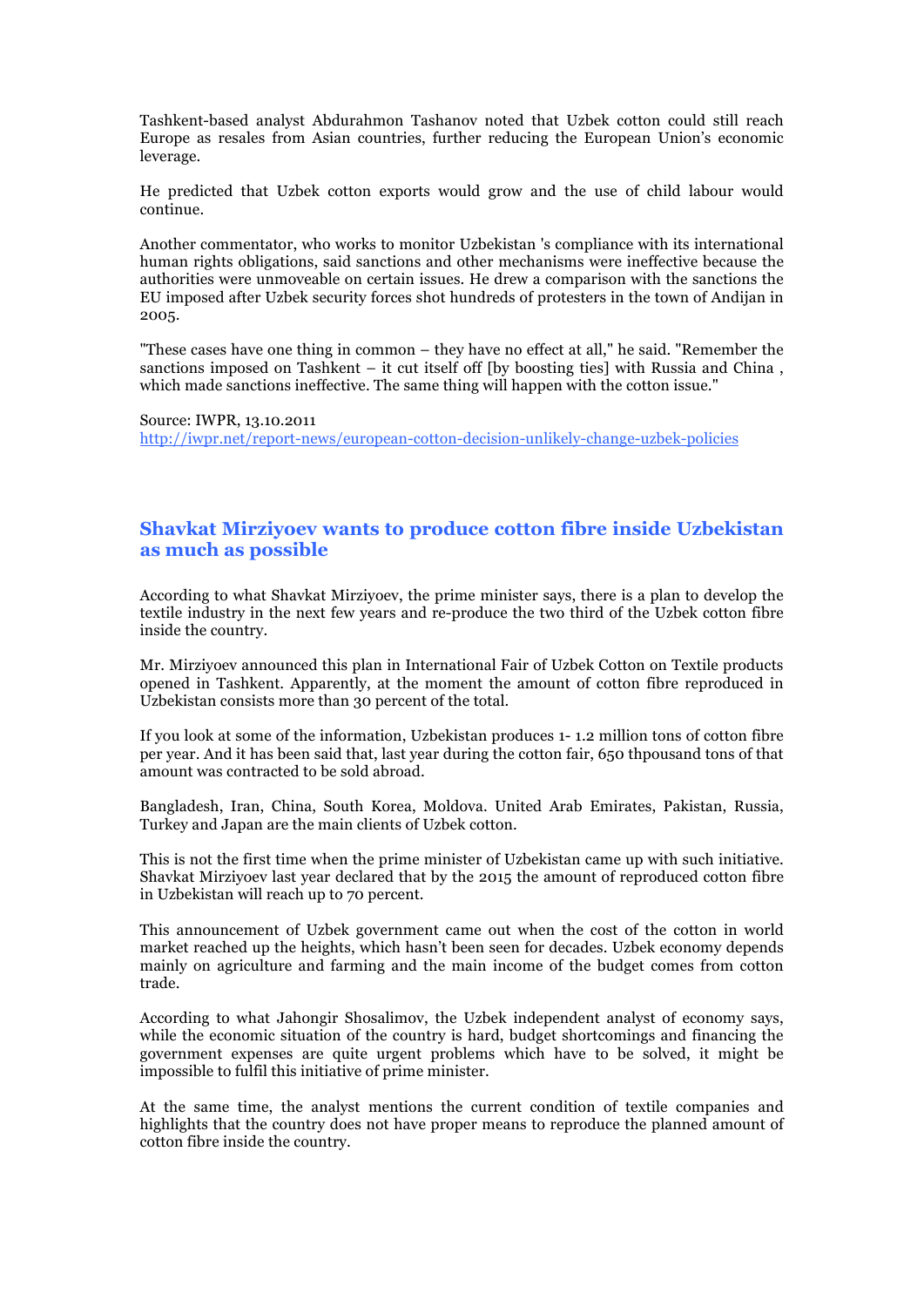"For instance, Tashkent Textile Factory which had the facilities to reproduce large amount of cotton fibre has been bankrupted", says Jahongir Shosalimov.

However, according to the prime minister Shavkat Mirziyoev's reports, in the last five years the production of textile products in Uzbekistan was increased three times more.

The analyst notes that if this plan gets fully realised, that means in exchange for high profits from textile products, the country can decrease the cotton production and replace it with other agriculture products and most importantly, it will increase the profits of beneficiaries.

#### Source: BBC, 13.11.2011

http://www.bbc.co.uk/uzbek/uzbekistan/2011/10/111013\_cy\_uzbek\_cotton\_prime\_minister .shtml

# **This year Tashkent university students were also sent to pick cotton**

Unlike previous years, students and staff members of government jobs in Tashkent city were taken to fields to pick cotton this year.

During the post Soviet period, the students used to stop the studies and go to cotton fields for 2-3 months, but it was partly stopped after Uzbekistan became independent and it was one of the main topics of media in criticizing the Soviet period.

It even reached to a point where the generation of the Independence era started dreaming of studying and living in Tashkent just for this reason of not to be sent to pick cotton.

But the initiative to go to pick cotton started by some universities last year in Tashkent has spread to almost all the universities this year. Tashkent students were all publicly sent to pick the "national wealth".

According to a student who studies in one of the universities in Tashkent, there is no more cotton left in the fields. He could only pick one kilo from morning till afternoon. The payment for the picked cotton will not even cover the expenses for the given food. But they have to go to the fields and stay there from early morning till the dawn. "They said they will reimburse the food expneces from our stipends, our daily food intake costs 2 thousand soms per day", he said.

#### **Reawakened traditions**

The tradition of going to pick cotton was started by the Tashkent Textile University. And this year almost everyone from this university is in the fields.

"Most of the students are picking cottons. We don't know why they are sent to cotton fields. We are just doing what we have been ordered to do",- said the staff member of the textile university, who answered the phone.

This year even the famous Uzbekistan National University and Tashkent Technology University students in Tashkent city were taken to the fields to pick cotton.

Surat Ikromov, the human rights defender from Tashkent says that this year the cotton campaign is much tougher than previous years. "It wasn't as tough is this year before. Many peple who work for government jobs are also going to pick cotton, even the imams who work in mosques are going. This is the first time such thing happened",- says Surat Ikromov.

The authorities never explained the reasons why students are being sent to pick cotton. In most cases it is confidential who is picking the cotton or such reports are denied by them.

The observers say that the fact that schoolchildren, students and other layers of society are being forced to the fields to pick cotton means that Uzbek authorities care less than little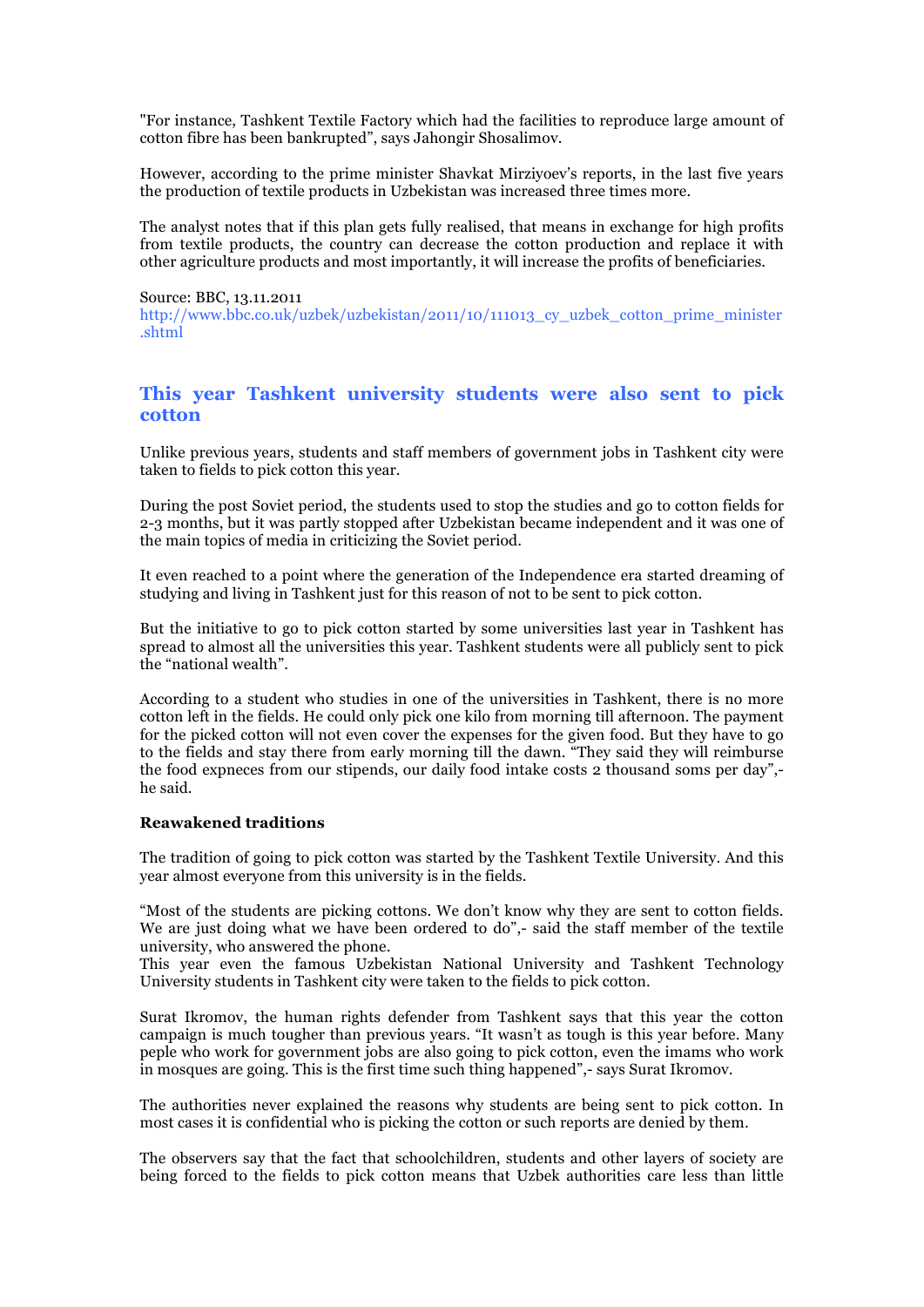about their reputation in front of the international community. "Once I told an official that all these things are not good for Uzbekistan's reputation and asked his opinion. He answered that, it did not matter", he said.

"In other words, they don't even know to feel embarrassed about such situation. They think that people can talk about it but it will not stop us doing from what we are doing",- says Surat Ikromov.

Source: BBC, 13.10.2011 http://www.bbc.co.uk/uzbek/uzbekistan/2011/10/111013\_cy\_tashkent\_cotton.html

# **Uzbek Farmer Commits Suicide After Failing to Meet State Quota**

On September 14, a funeral was held for a farmer from Murzrabot district in the Surkhandarya region, who committed suicide, the Uzbek Service of the BBC reported.

According to accounts from other farmers and villagers, Ismail Turanazarov, age 50, had been reprimanded at a meeting in Murzrabot about the cotton harvest by the head of Surkhandarya region for failing to meet the daily state quota. Turanazarov was even arrested for 24 hours, which then served as the motivation for his desperate act. Although officials in Surkhandarya deny this account, human rights activists are saying that the pressures and harsh treatment of farmers unable to meet their quotas can be seen throughout Uzbekistan .

Farmers from Murzrabot describe the meeting on the cotton harvest that took place on September 12 with Turobjon Zhurayev, head of the Surkhandarya region. Zhurayev asked farmers who had not fulfilled their quotas to stand and then began berating them. After the meeting, the official ordered Turanazarov, another resident, Ziyodulla Kuldasheva, and three other farmers put in jail. After being held in the isolation cell for a day, Turanazarov returned home and wrote a suicide note and then killed himself. In his note, he blamed local authorities for the fact that he could not meet the quota, and said that as a farmer, he had not received timely financial support and fuel and that when he had appealed to the authorities for help with his problem, he still received nothing.

A criminal investigation has been opened into Turanazarov's death. Uzbek human rights activists have commented on the extreme sensitivity of the farmer's case, and have surmised that an official conclusion about his death will most likely not be publicized, and that likely no mention will be made that the government's cotton policey was at fault. No mention will be made of the fact that farmers in Uzbekistan are not free to chose what to grow, or that the quotas for grain and cotton are the reason for many troubles in previous years. In 1996, a woman farmer from Jizzak who had her crops confiscated even after fulfilling the state grain quota threw herself under a combine.

Both local and foreign observers have noted that the chief problem for farmers is their treatment by state agencies. Although the government claims to protect farmers, in fact, officials create difficulties for sowing and harvesting, causing many to give up farming. The inability to get fuel in a timely manner, and even the inability to withdraw cash from their own bank accounts are some of the difficulties farmers face.

Despite international criticism, Uzbekistan continues to offer a rather low wholesale price for cotton and grain; this year, when a kilogram of grain was valued at 2000 soums (about US \$1.50), farmers were paid only several hundred soums by the state (about 10 cents).

Source: Cotton Campaign, 14.10.2011 http://www.cottoncampaign.org/2011/10/14/uzbek-farming-commits-suicide-after-failingto-meet-state-quota/

**Students Go to Fields Along with Teachers**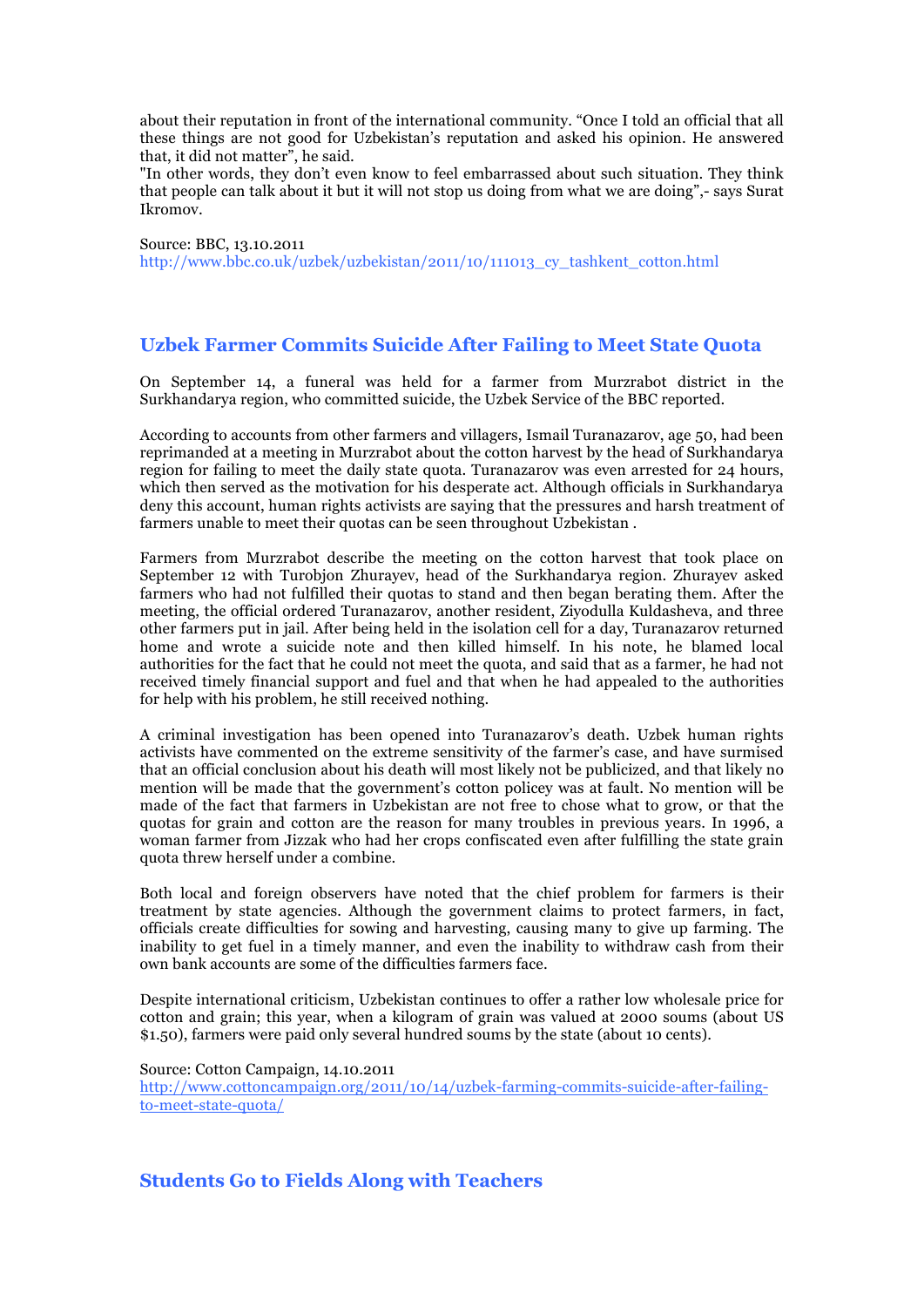Not long after teachers were forced to go to the cotton fields in Uzbekistan to help bring in the harvest, their pupils from middle schools followed them.

The BBC Uzbek Service has received reports that children in the 6th grade who are 12 years of age have been forced to work in large numbers in the harvest.

As we know from Uzbek monitors, children as young as 10 have been reported in the fields in past harvest, and the tendency has been to bring younger children out as the harvest progresses; adults and university students are sent for the more lucrative and larger-yield work at the beginning of the harvest.

Parents of students and education workers themselves have been pressured by local officials who have demanded that the children be taken out to the fields.

A housewife from Yangiyul whose husband was sentenced to prison for his religious beliefs told the BBC that due to the lack of a bread-winner in the house, she was forced to pay to have her son, who is a college student , remain at home.

The woman who requested anonymity said she paid 70,000 soums (about \$30) to hire a person who would pick cotton in her son's place. But the college official reneged on the agreement, saying that he would keep the \$30 for the cost of her son's food, and make her son go to the cotton harvest nonetheless. The woman said since she had brought her son home at the start of the harvest, there shouldn't have been any amount owed for his food.

Another resident of Yanguil, Komila Halimova, and her daughter, a 9th grader named Furkat, began working on September 14 in the fields and had been working for five days at the time of the interview for BBC. They get to the fields on foot at 8:00 in the morning and return home at sundown. Furkat suffered from a skin infection and was supposed to avoid exposure to the sun and dust, but all her mother's efforts to get her exempted from the cotton harvest were in vain. Doctor's excuses either don't help, or were good for only two or three days, after which the teachers come to the house and demanded that the students come to the fields.

Source: Cotton Campaign, 14.10.2011 http://www.cottoncampaign.org/2011/10/14/students-go-to-fields-along-with-teachers/

### **Students Go to Fields Along with Teachers**

Not long after teachers were forced to go to the cotton fields in Uzbekistan to help bring in the harvest, their pupils from middle schools followed them.

The BBC Uzbek Service has received reports that children in the 6th grade who are 12 years of age have been forced to work in large numbers in the harvest.

As we know from Uzbek monitors, children as young as 10 have been reported in the fields in past harvest, and the tendency has been to bring younger children out as the harvest progresses; adults and university students are sent for the more lucrative and larger-yield work at the beginning of the harvest.

Parents of students and education workers themselves have been pressured by local officials who have demanded that the children be taken out to the fields.

A housewife from Yangiyul whose husband was sentenced to prison for his religious beliefs told the BBC that due to the lack of a bread-winner in the house, she was forced to pay to have her son, who is a college student , remain at home.

The woman who requested anonymity said she paid 70,000 soums (about \$30) to hire a person who would pick cotton in her son's place. But the college official reneged on the agreement, saying that he would keep the \$30 for the cost of her son's food, and make her son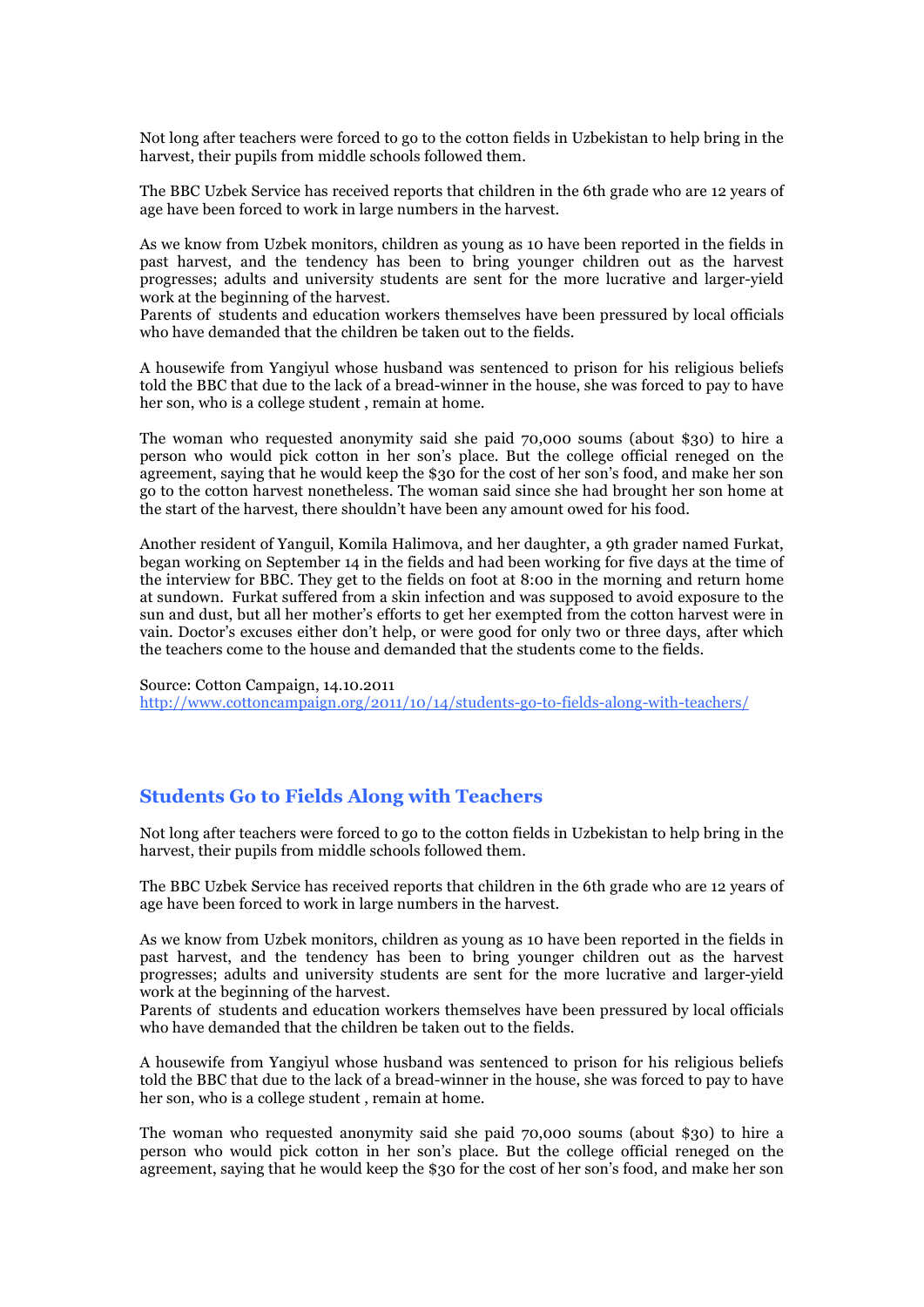go to the cotton harvest nonetheless. The woman said since she had brought her son home at the start of the harvest, there shouldn't have been any amount owed for his food.

Another resident of Yanguil, Komila Halimova, and her daughter, a 9th grader named Furkat, began working on September 14 in the fields and had been working for five days at the time of the interview for BBC. They get to the fields on foot at 8:00 in the morning and return home at sundown. Furkat suffered from a skin infection and was supposed to avoid exposure to the sun and dust, but all her mother's efforts to get her exempted from the cotton harvest were in vain. Doctor's excuses either don't help, or were good for only two or three days, after which the teachers come to the house and demanded that the students come to the fields.

Source: Cotton Campaign, 14.10.2011 http://www.cottoncampaign.org/2011/10/14/students-go-to-fields-along-with-teachers/

# **UNICEF is investigating the child labour allegations in Uzbekistan**

UNICEF observers group started conducting a monitoring in regions on accusations of use of child labour in cotton production in Uzbekistan.

John Budd the area representative of the UNICEF in Geneva headquarters told the Radio Liberty that the UNICEF representatives were sent across the fields in Uzbekistan.

- Under the child's rights protection mandate the UNICEF is conducting monitoring in order to learn the situation related to the use of child labour during cotton harvest season in Uzbekistan. Our observers were sent to various regions of the country. We will report our monitoring results to our partners and Uzbek government in its due time,- said John Budd.

John Budd the area representative of the UNICEF in Geneva also added that these short observations taking place in Uzbekistan will not be able to replace the full and long monitoring.

-The short observations we are holding will not substitute the full, thorough and independent monitoring conducted by the standards of International Labour Organisation. We support the conduct of such monitoring,- says John Budd.

However, the official Tashkent has been refusing the calls to invite the independent monitoring group of the International Labour Organisation to the country during the cotton harvest season in Uzbekistan.

Also, the human rights defenders inside the country are strictly oppressed from not to report the situation.

Last month activists from Kashkadarya were caught and taken by police while they were monitoring the departure of children to cotton harvest fields in Koson district.

Earlier the confidential diplomatic documents published by the Wikileaks internet website revealed that the UNICEF tried to downplay the scale of the problem related to the use of forced child labour in Uzbekistan.

"It seems, the organisation took such steps in order to keep good relationship with Uzbek government", wrote Eurasianet news agency about it.

The UNICEF did not comment on the revelations of the documents published by the Wikileaks.

Many international organisations accuse Uzbek government on use of child labour.

Lyceum student Jasur from Jizzakh says that children as young as  $5<sup>th</sup>$  grade are also sent to pick cotton from morning to dawn.